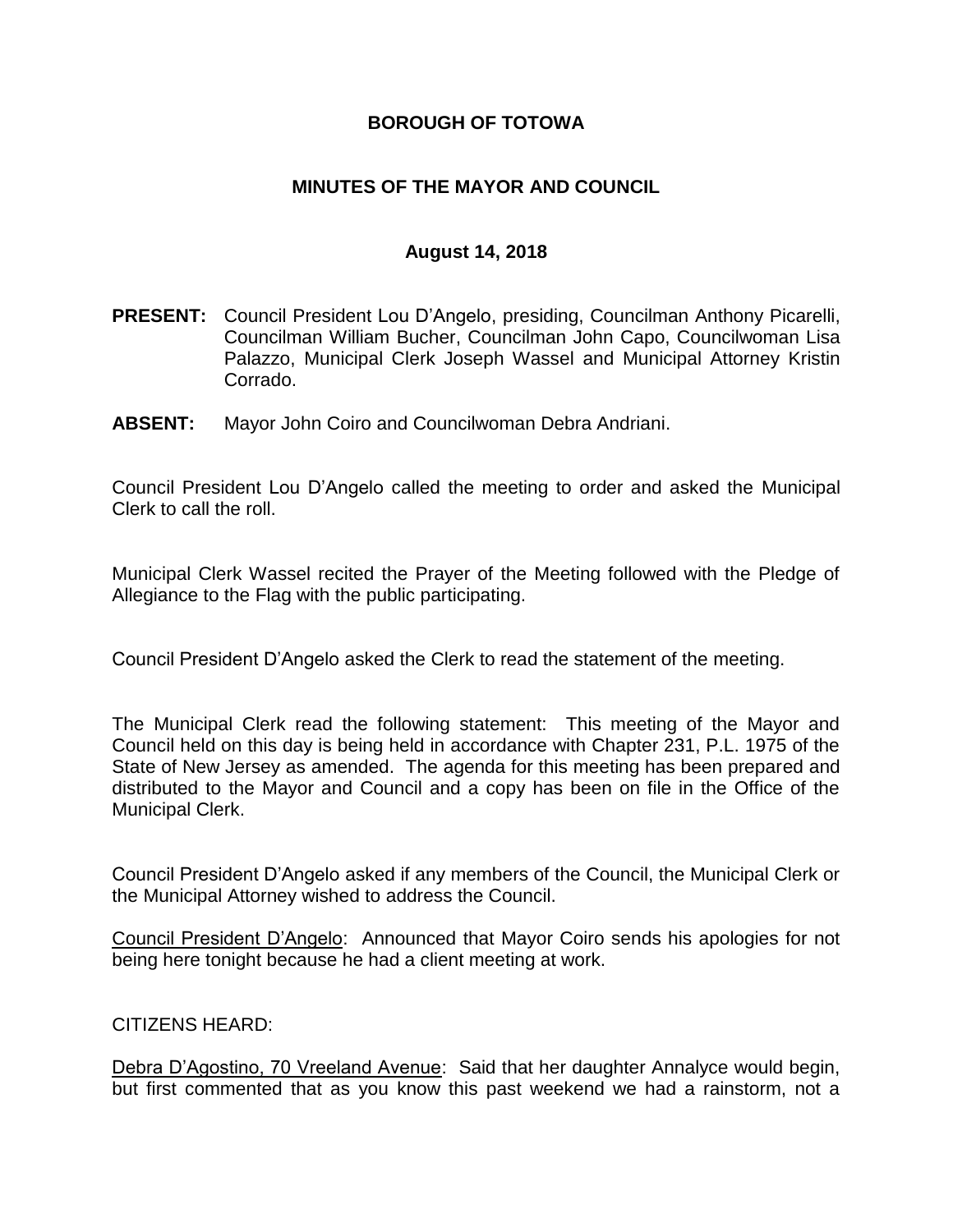hurricane or tropical storm only 2.5 inches of rain and our property flooded. Then said on May 17<sup>th</sup> she sent an email regarding past storms and flooding of her property and other local Totowa flooding to Borough Clerk Wassel who said he would forward them to the appropriate officials, and no one has contacted her. Council President D'Angelo: Asked her to stick to this past Saturday's storm for now. Annalyce D'Agostino: Handed out pictures showing their property flooding and damage from August  $11^{th} - 12^{th}$ . She then got very emotional as she said that you haven't helped us and we are terrified and angry about this persistent flooding. Council President D'Angelo: Said we are heartfelt for your situation. Debra D'Agostino: Continued and asked what other parts of Totowa flooded on Saturday. Council President D'Angelo: Asked DPW Superintendent Jim Niland and Fire Chief Rich Schopperth to respond and they said Greene Avenue, Echo Glen, Shepherds Lane and many other areas. Debra D'Agostino: Remarked not to the extent at 70 Vreeland. She went on to say that since the last Council Meeting, on August  $4<sup>th</sup>$  with only 1" of rain, they flooded and she doubts if anyone else did. She continued by saying that no one in the Police Department picked up their 9-1-1 call and after 8 minutes they were diverted to Wayne and 2 hours later a Police Officer came by. She asked who got the videos sent by email and the follow up emails that she sent to the Council. She mentioned DEP violations. Council President D'Angelo: Again asked her to stay on point with Saturday's storm so the other people in attendance can get to speak. Debra D'Agostino: Mentioned about the Woodland Park and Little Falls Mayor's on the news going around their towns and asked what about us. Asked Borough Clerk Wassel and Borough Attorney Corrado about past OPRA's. Reported a berm at Bed, Bath & Beyond and asked if they can build a berm. She brought up the approvals for NJDC Urban Renewal, asked about the drain that was installed at 51 Artillery Park Road, said that she and her daughter drove around town and said that there is mud everywhere and all the drains are now filled with mud. Council President D'Angelo: Once again asked her to stick to this most recent storm so we can get to the others. Debra D'Agostino: Said that she is done, but asked what the Mayor and Council will do for them and that she will take this all the way to the end.

Erin Matysik, 43 Vita Road: Explained that on Saturday they endured serious damage from debris and mud from the NJDC site. She quoted the Woodland Park Mayor on how he handled the flooding in their town and said that this is all we are looking for – to have communication with our officials. She said there was no Reverse 9-1-1 or website updates. She requested that the developer at NJDC be required to put up safe guards. She then advised that when she went to the Building Department she was told to go to the Council Meeting because we don't want to hear about water and flooding.

Joseph D'Agostino, 70 Vreeland Avenue: Asked why the Borough Engineer doesn't call him back, because when former engineer Nordan was there he always called back, but now he gets no call backs. It was explained that the Borough is currently in transition with getting a new engineer dedicated to Totowa.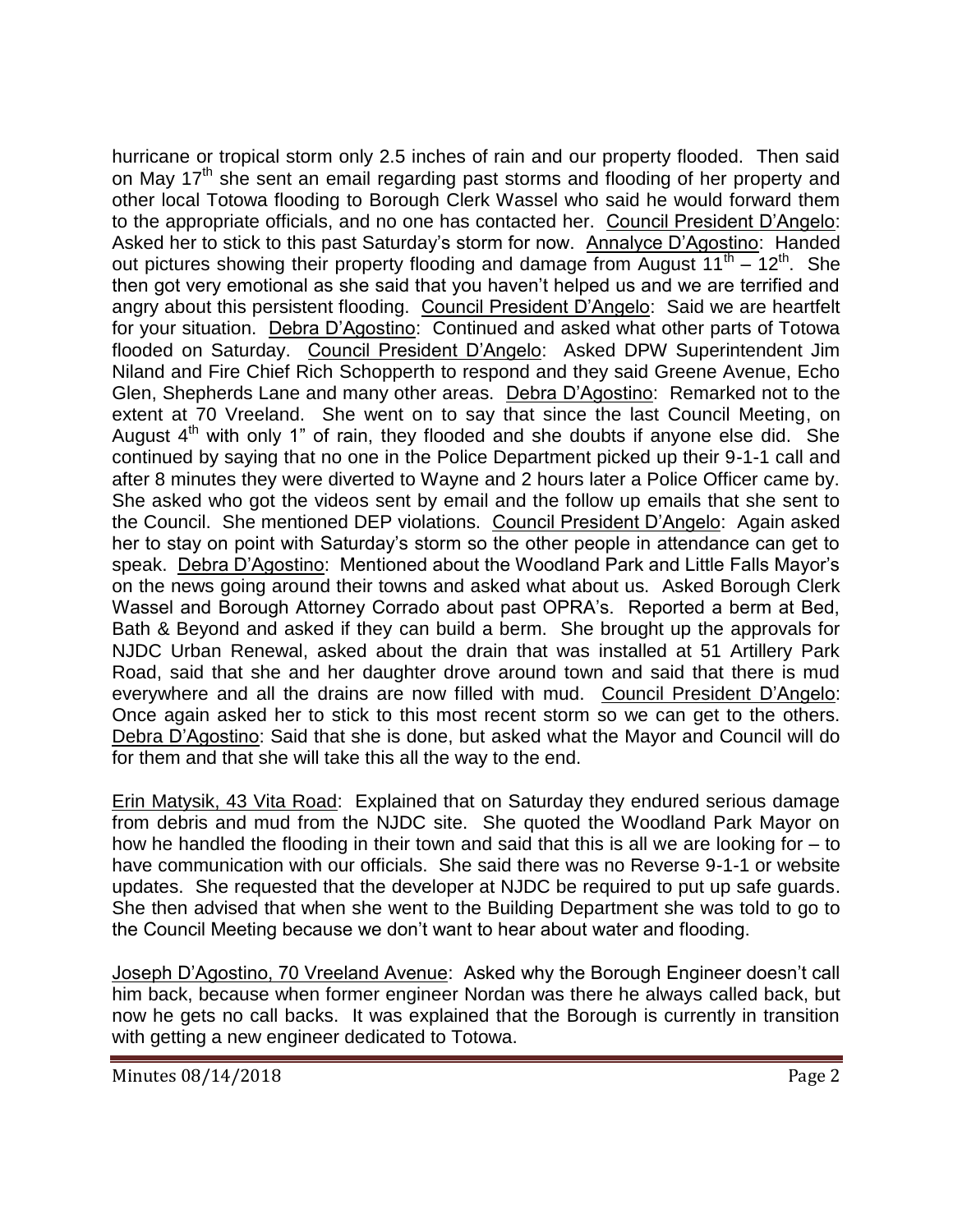Annmarie Kane, 118 Winifred Drive: Said like everyone else here we were affected by the flooding and said that she has a drain in her yard and the town can't give her any answers about it. She said everyone has to know that all the flooding is due to the NJDC developers. She stated that the town had a duty to ensure that all safeguards are carried out so the developer's shouldn't be able to cause damage to other properties. Construction Code Official Allan Burghardt: Responded that after the April storm, we required the developer to install additional safeguards, which they did, but they couldn't handle this amount of rain because the ground is saturated with 5+" of rain for the year. Said that the development only has temporary retention basins now, but all of the permanent retention basins will be approved by the NJDEP.

Donna Walters, 22 Willow Court: Stated that they moved here three years ago and their car is totaled and with the mud and floods they have about \$60,000 worth of damage and no flood insurance. Asked why the town didn't declare an emergency. Borough Attorney Corrado: Explained the process for FEMA emergencies and that the County must sustain "X" amount of damage to qualify, but that the Governor did declare an emergency for the whole County.

Joseph D'Agostino: Inquired if they can file a claim against the developer. Borough Attorney Corrado: Remarked that if you are going to sue the developer, the town will not intervene.

A conversation ensured between various residents and the Council.

Debra D'Agostino: Commented that Echo Glen is relatively flat with no hills with water running down, except now with the NJDC redevelopment and the Mayor told her that it will be better after the development is completed. She said working with Glenn Domenick she doesn't get any satisfaction, so she needs to know what the Council will do to help. She invited the Council to come to their house and see what they endure.

There was a motion by Councilman Picarelli, seconded by Councilman Capo to approve the Minutes of the Mayor and Council for the meeting of July 24, 2018. On roll call vote, all members of the Council present voted in the affirmative. Councilman Bucher abstained from the voting.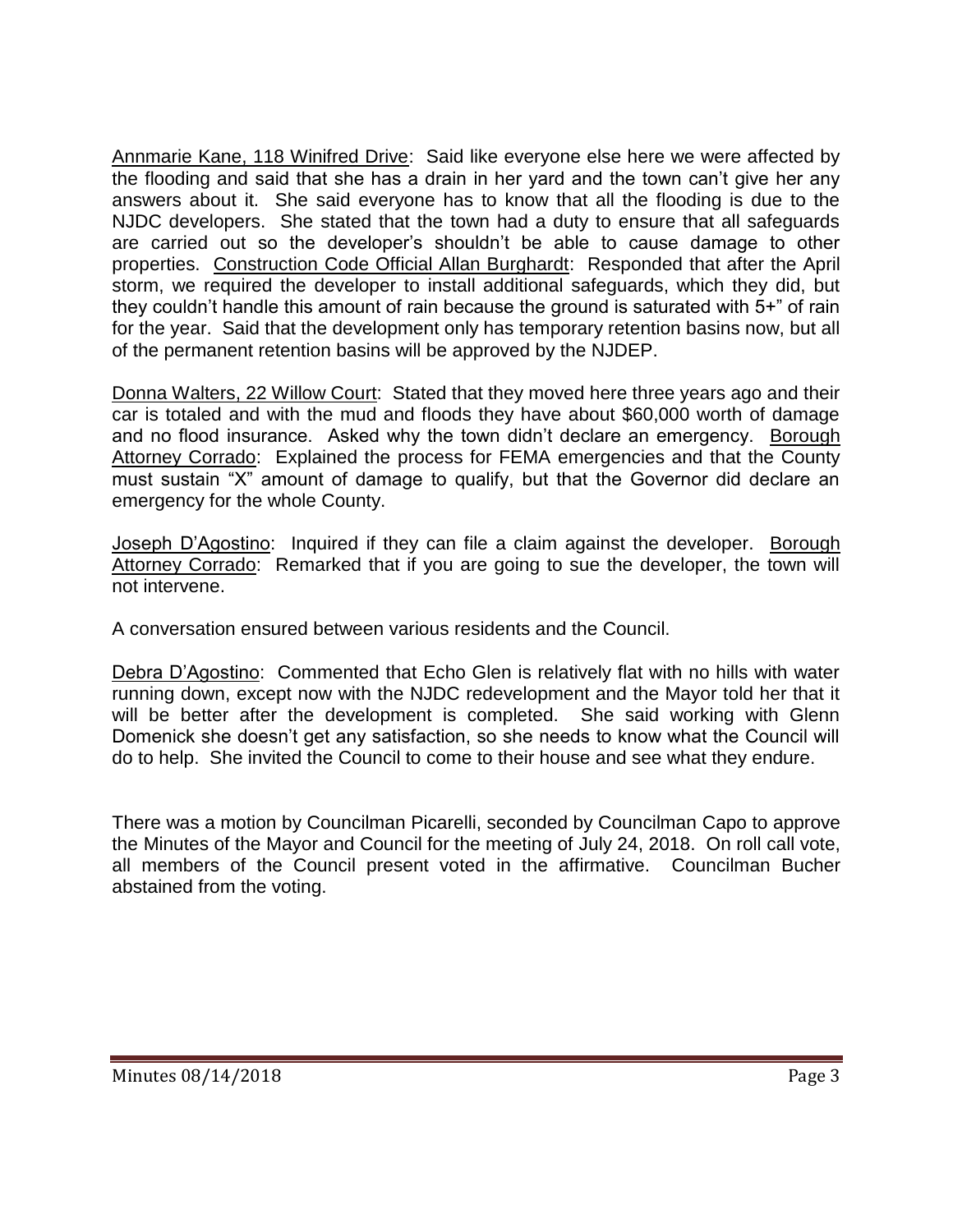# COMMITTEE ON FINANCE:

There was a motion by Councilman Picarelli, seconded by Councilman Capo to approve Resolution No. 2018-17 for the payment of bills. On roll call vote, all members of the Council present voted in the affirmative.

There was a motion by Councilman Picarelli, seconded by Councilman Capo to adopt the following resolution authorizing the Treasurer to issue refunds to various property owners pursuant to State Tax Court judgments. On roll call vote, all members of the Council present voted in the affirmative.

### RESOLUTION

WHEREAS, there has been a State Tax Court judgment to reduce the evaluation on the following.

NOW, THEREFORE, BE IT RESOLVED, that the Treasurer of the Borough of Totowa is authorized to refund this amount.

| <b>BLK</b> | LOT  | <b>PROPERTY/OWNER</b>                    | <b>PAYABLE TO</b>                                                         | <b>YEAR</b> | <b>FROM</b> | <u>TO</u>          | <b>AMOUNT</b>                                              |
|------------|------|------------------------------------------|---------------------------------------------------------------------------|-------------|-------------|--------------------|------------------------------------------------------------|
| 179        | 2.03 | 50 Route 46<br><b>IDP Totowa CC, LLC</b> | "Douglas L. Heinold, Esg.<br>In trust for IDP Totowa CC, LLC"<br>Mail To: | 2015        | 24.521.900  | 23.521.900         | \$22,840.00                                                |
|            |      |                                          | Raymond/Coleman/Heinold LLP<br>Attorneys at Law                           | 2016        | 24.521.900  | 23.521.900         | \$23,490.00                                                |
|            |      |                                          | 325 New Albany Road<br>Moorestown, NJ 08057                               | 2017        | 24.521.900  | 23.521.900         | \$23,590.00                                                |
|            |      |                                          |                                                                           | 2018        | 24.521.900  | 23,271,900         | No refund<br>Credit on $3rd$<br>gtr taxes<br>(\$29,787.50) |
|            |      |                                          |                                                                           |             |             | <b>Total check</b> | \$69,920.00                                                |

There was a motion by Councilman Picarelli, seconded by Councilman Capo to adopt the following resolution authorizing the Treasurer to issue checks for the redemption of Tax Sale Certificate #14-00003 for 106 Falls Bridge Drive, Block 173, Lot 32, Qualifier C524A. On roll call vote, all members of the Council present voted in the affirmative.

# RESOLUTION

Certificate of Sale Number 14-00003 Block 173, Lot 32, Qualifier C524A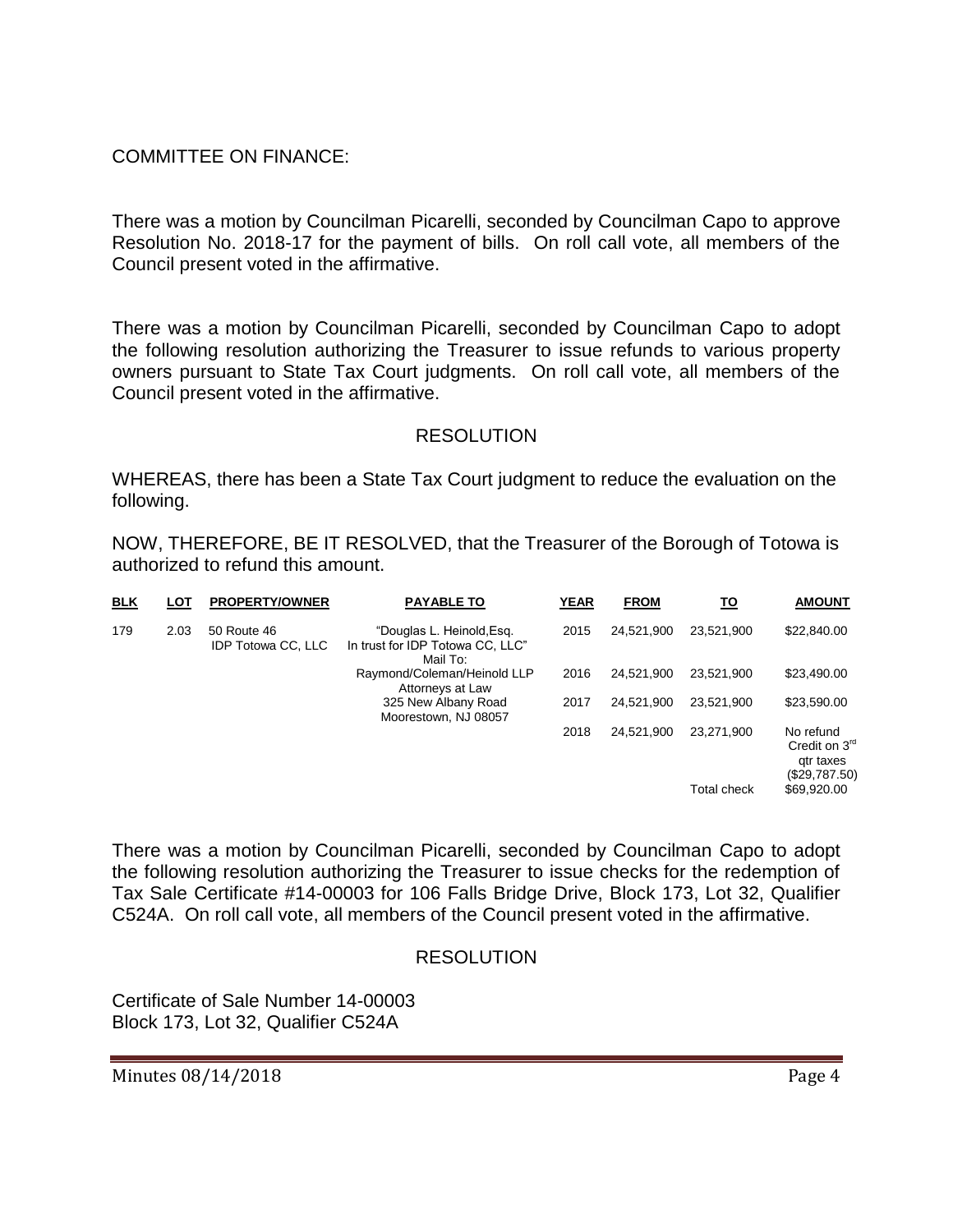Property: 106 Falls Bridge Drive, Totowa, New Jersey Owner: Michele Mazza

WHEREAS, at the Municipal Tax Sale on October 23, 2014, a lien was sold on Block 173, Lot 32; and Qualifier C524A; and

WHEREAS, this lien known as Tax Sale Certificate Number 14-00003, was sold to DGP Capital LLC but then assigned to AT Professional Accounting CPA PC Roth 401K Plan for a 0% redemption fee and a premium of \$12,700.00; and

WHEREAS, Michele Mazza the owner of the property, has effected redemption of Certificate Number 14-00003 in the amount of \$40,423.13 as of August 14, 2018.

NOW, THEREFORE, BE IT RESOLVED, that the Mayor and Council authorize the Treasurer to issue a check in the amount of \$40,423.13 payable to AT Professional Accounting CPA PC Roth 401K Plan for the redemption of Tax Sale Certificate Number 14-00003.

BE IT FURTHER RESOLVED, that the Mayor and Council authorize the Treasurer to issue a check in the amount of \$12,700.00 (premium) to the aforementioned Lien Holder.

There was a motion by Councilman Picarelli, seconded by Councilman Capo to adopt the following resolution authorizing the Treasurer to issue a refund to ALML Associates, LLC, Block 171, Lot 22 due to an overpayment of 2018 taxes. On roll call vote, all members of the Council present voted in the affirmative.

# RESOLUTION

Re: Block 171 Lot 22 OVERBILLED

WHEREAS, the assessed value on Block 171 Lot 22 owned by ALML Associates, LLC, has been lowered from \$406,000 to \$101,500; and

WHEREAS, the property owner paid \$4,788.77; and

WHEREAS, the property owner should have paid \$2,418.75, resulting in an overpayment of \$2,370.02 for the year 2018.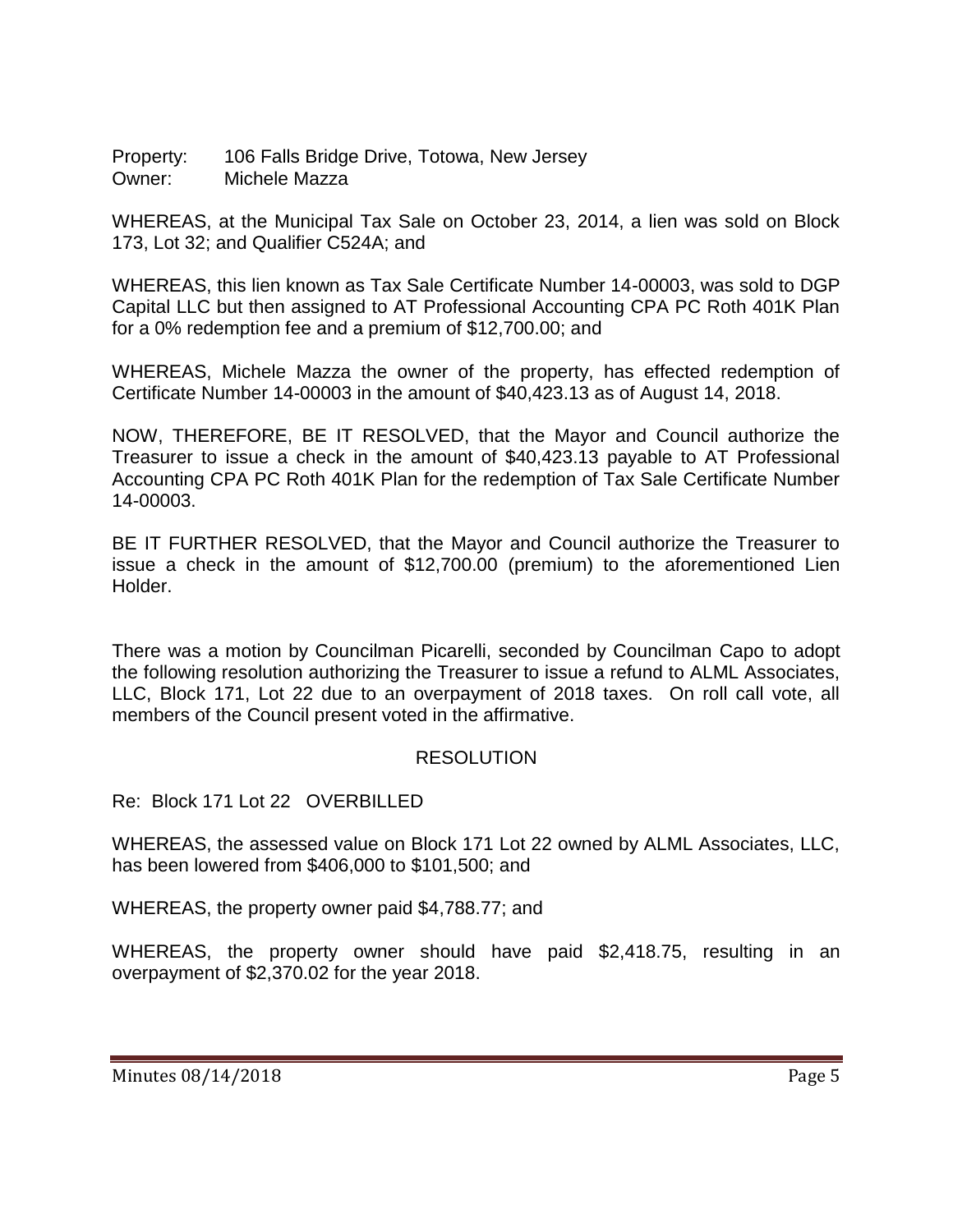NOW, THEREFORE, BE IT RESOLVED, that the Treasurer of the Borough of Totowa is authorized to issue a check in the amount of \$2,370.02 to the property owner ALML Associates, LLC, 8 Lookout Point Trail, Totowa, NJ 07512.

There was a motion by Councilman Picarelli, seconded by Councilman Capo to adopt the following resolution authorizing the Treasurer to issue a refund to Verizon New Jersey, Inc. due to an overpayment of 2018 taxes. On roll call vote, all members of the Council present voted in the affirmative.

# **RESOLUTION**

WHEREAS, Verizon New Jersey Inc.( NJ Bell) is no longer required to file a Return of Tangible Personal Property Used in Business by Local Exchange Companies for 2018; and

WHEREAS, Verizon New Jersey Inc. paid taxes in the first two quarters of 2018 in the amount of \$28,081.70, resulting in an overpayment.

NOW, THEREFORE BE IT RESOLVED, that the Treasurer of the Borough of Totowa is authorized to issue a check in the amount of \$28,081.70 to the property owner of record, NJ Bell c/o Duft and Phelps, PO Box 2749, Addison, TX 75001.

There was a motion by Councilman Picarelli, seconded by Councilman Capo to adopt the following Resolution Authorizing Extension Of Due Date For Payment Of  $3<sup>rd</sup>$  Quarter 2018 Taxes. On roll call vote, all members of the Council present voted in the affirmative.

# RESOLUTION NO. 86-2018

### RESOLUTION AUTHORIZING EXTENSION OF DUE DATE FOR PAYMENT OF 3<sup>RD</sup> QUARTER 2018 TAXES

WHEREAS, the third quarter tax payment is normally due on August 1, with a 10 day grace period; and

WHEREAS, the Borough of Totowa will not be able to print and mail out the 2018 final/2019 preliminary tax bills on time because of a delay; and

WHEREAS, the Borough of Totowa by law must allow the taxpayers a period of 25 days from the date of the mailing of the tax bill to make payment.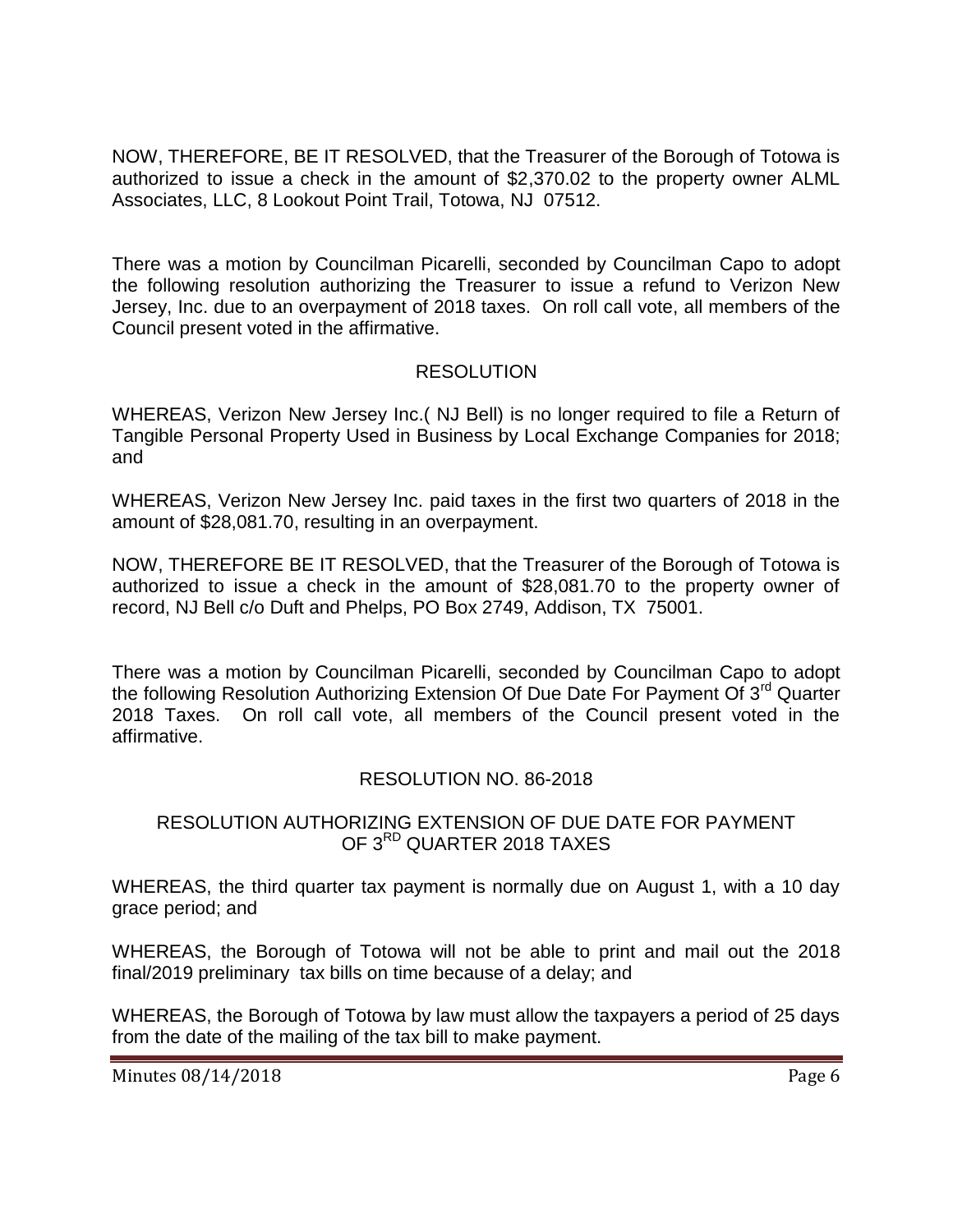NOW, THEREFORE, BE IT RESOLVED, that the Mayor and Council do hereby extend the due date for the  $3^{rd}$  quarter taxes to August 31, 2018 which is inclusive of the 10 day grace period.

BE IT FURTHER RESOLVED, that tax payments received after the extended grace period of August 31, 2018 will be charged interest back to the original due date of August 1, 2018 as required by law.

COMMITTEE ON PUBLIC SAFETY:

After conferring with Police Chief Robert Coyle and upon the recommendation of the Committee, there was a motion by Councilman Capo, seconded by Councilman Bucher to appoint James Jurewicz as a Patrol Officer in the Borough of Totowa Police Department. On roll call vote, all members of the Council present voted in the affirmative.

### ACTING MAYOR'S APPOINTMENT

#### I, Acting Mayor Lou D'Angelo, with the advice and consent of the Council do hereby appoint James Jurewicz as a Patrol Officer in the Borough of Totowa Police Department, effective with the swearing in ceremony on August 28, 2018.

There was a motion by Councilman Picarelli, seconded by Councilman Bucher to confirm the appointment. On roll call vote, all members of the Council present voted in the affirmative.

There was a motion by Councilman Capo, seconded by Councilman Bucher to approve a grade increase for Patrol Officer Joseph Flynn, Patrol Officer Douglas Spinella and Patrol Officer Thomas Bevacqua from Grade 2 to Grade 1. On roll call vote, all members of the Council present voted in the affirmative.

There was a motion by Councilman Capo, seconded by Councilman Bucher to adopt the following Resolution Authorizing The Purchase And Delivery Of One Multifunction Copying Machine For The Borough Of Totowa Police Department – Records. On roll call vote, all members of the Council present voted in the affirmative.

Minutes 08/14/2018 **Page 7**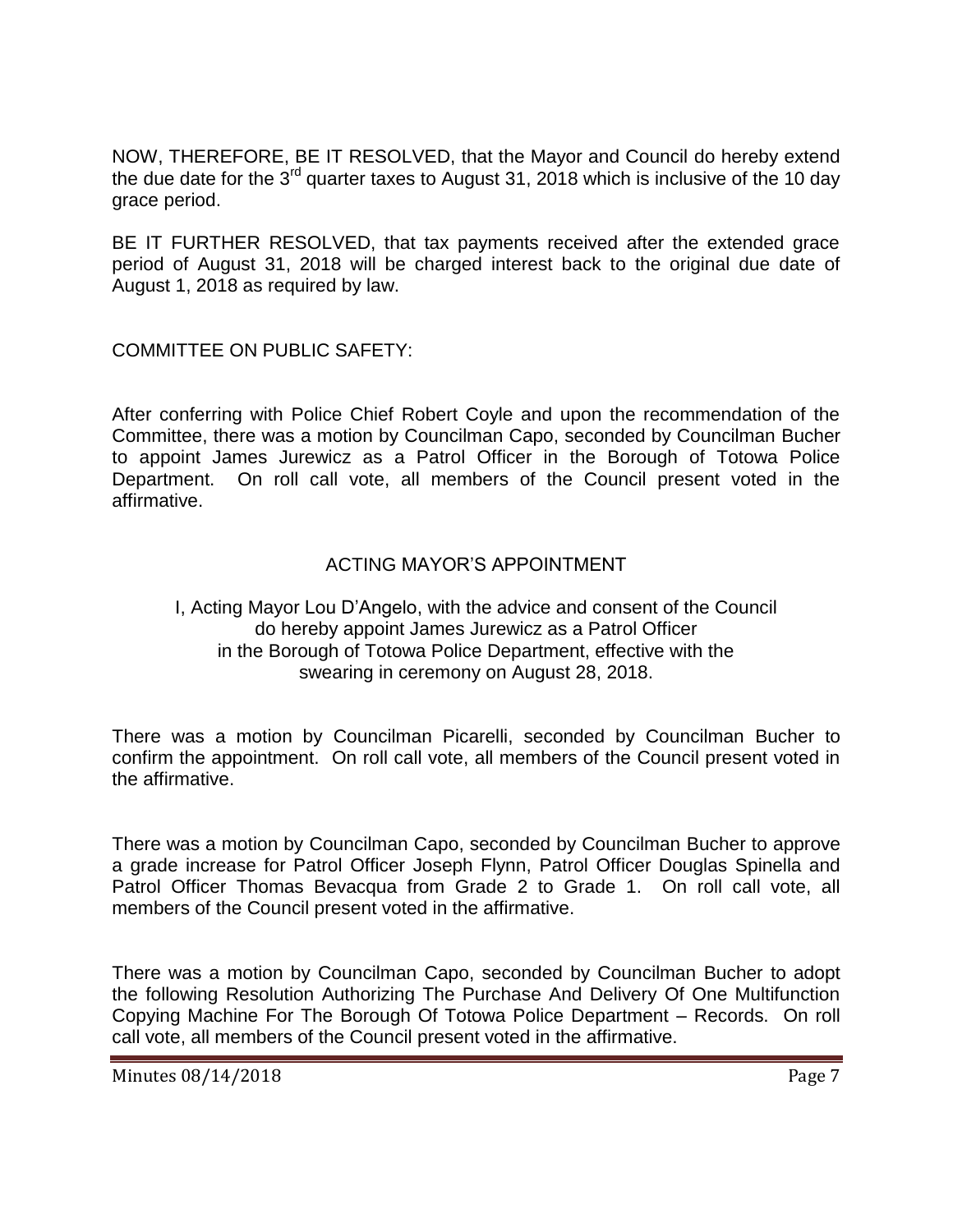# RESOLUTION NO. 87-2018

### RESOLUTION AUTHORIZING THE PURCHASE AND DELIVERY OF ONE MULTIFUNCTION COPYING MACHINE FOR THE BOROUGH OF TOTOWA POLICE DEPARTMENT - RECORDS

WHEREAS, the Borough of Totowa Police Chief has requested that a new multifunction copying machine be purchased for use by the Borough of Totowa Police Department - Records Division; and

WHEREAS, the Mayor and Council of the Borough of Totowa have determined that there is a need for this equipment to be used by Police Department personnel; and

WHEREAS, the Mayor and Council of the Borough of Totowa desire to authorize the purchase of the multifunction copying machine; and

WHEREAS, State of New Jersey Contract No. A40467 has been awarded to Atlantic Tomorrow, 134 West 26<sup>th</sup> Street, 3<sup>rd</sup> Floor, New York, New York 10001 for the purchase of one Savin MP 2555 copying machine and all related equipment in the amount of \$2,495.00; and

WHEREAS, pursuant to the applicable New Jersey State laws, the purchase of this equipment may be authorized without public bidding.

NOW, THEREFORE, BE IT RESOLVED, that the Mayor and Council of the Borough of Totowa do hereby authorize the purchase and delivery of one Savin MP 2555 multifunction copying machine from Atlantic Tomorrow in the amount of \$2,495.00.

BE IT FURTHER RESOLVED, that the Mayor and Municipal Council of the Borough of Totowa do hereby authorize the Municipal Clerk and Police Chief to execute any and all instruments relating thereto.

A letter from the Greco and Severini families thanking Patrol Officers Jamie Titus, Joseph Parlegreco, Joseph Flynn and Lieutenant Frank DeCeglie for their professionalism and compassion during the funeral procession of Dominick Severini was received and filed with copies to be placed in their personnel jackets.

A letter from the Totowa Fire Department Fund Drive Committee advising of their annual fund drive, with their door-to-door campaign being held on October  $7 - 9$ , 2018 was received and filed.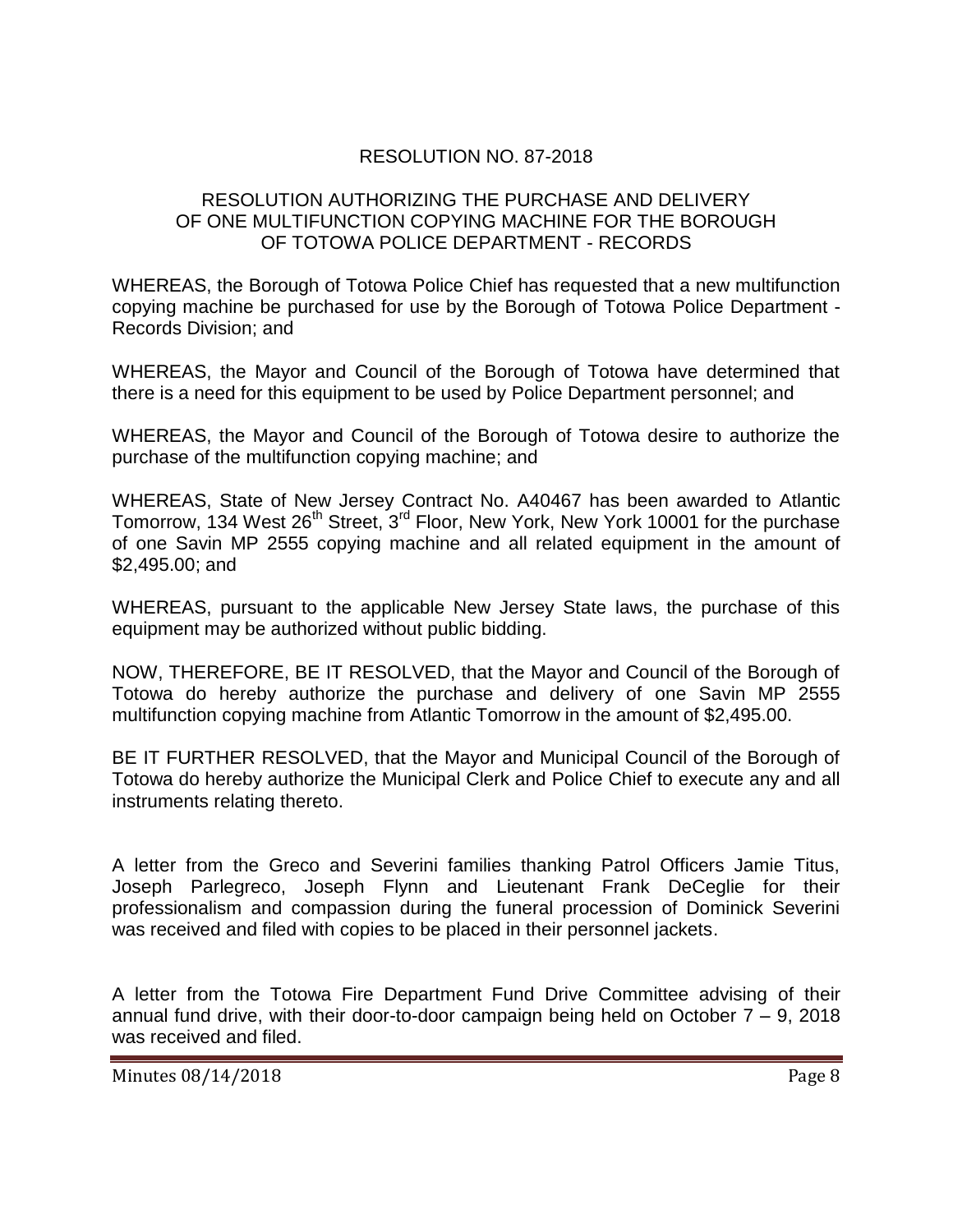# COMMITTEE ON PUBLIC WORKS:

There was a motion by Councilman Bucher, seconded by Councilwoman Palazzo to adopt the following Resolution Authorizing Professional Engineering Services For The Shepherds Lane Pump Station And Department Of Public Works Garage Emergency Generator Project. On roll call vote, all members of the Council present voted in the affirmative.

# RESOLUTION NO. 88-2018

#### RESOLUTION AUTHORIZING PROFESSIONAL ENGINEERING SERVICES FOR THE SHEPHERDS LANE PUMP STATION AND DEPARTMENT OF PUBLIC WORKS GARAGE EMERGENCY GENERATOR PROJECT

WHEREAS, the Borough of Totowa Department of Public Works ("DPW") Superintendent has recommended that generators be installed at both the Shepherds Lane Pump Station ("SLPS") and DPW Garage; and

WHEREAS, a preliminary analysis prepared by a third party has recommended a 150KW generator for the SLPS and a 60KW generator for the DPW Garage; and

WHEREAS, the Mayor and Council of the Borough of Totowa agree that there is a need for this equipment at both locations; and

WHEREAS, the Mayor and Council of the Borough of Totowa desire to retain the services of a professional engineering firm to provide design services, preparing bid documents, assisting in the bidding process and supervising installation of the SLPS and DPW Garage Emergency Generator Project; and

WHEREAS, Richard A. Alaimo Engineering Associates has submitted a proposal dated December 22, 2017 for the SLPS and DPW Garage Emergency Generator Project at a cost not to exceed \$48,310.00, a copy of which is on file in the office of the Borough of Totowa Municipal Clerk; and

WHEREAS, the Mayor and Council of the Borough of Totowa on August 14, 2018 did examine the proposal submitted by Richard A. Alaimo Engineering Associates; and

WHEREAS, pursuant to the applicable New Jersey State laws, these professional services may be awarded without public bidding.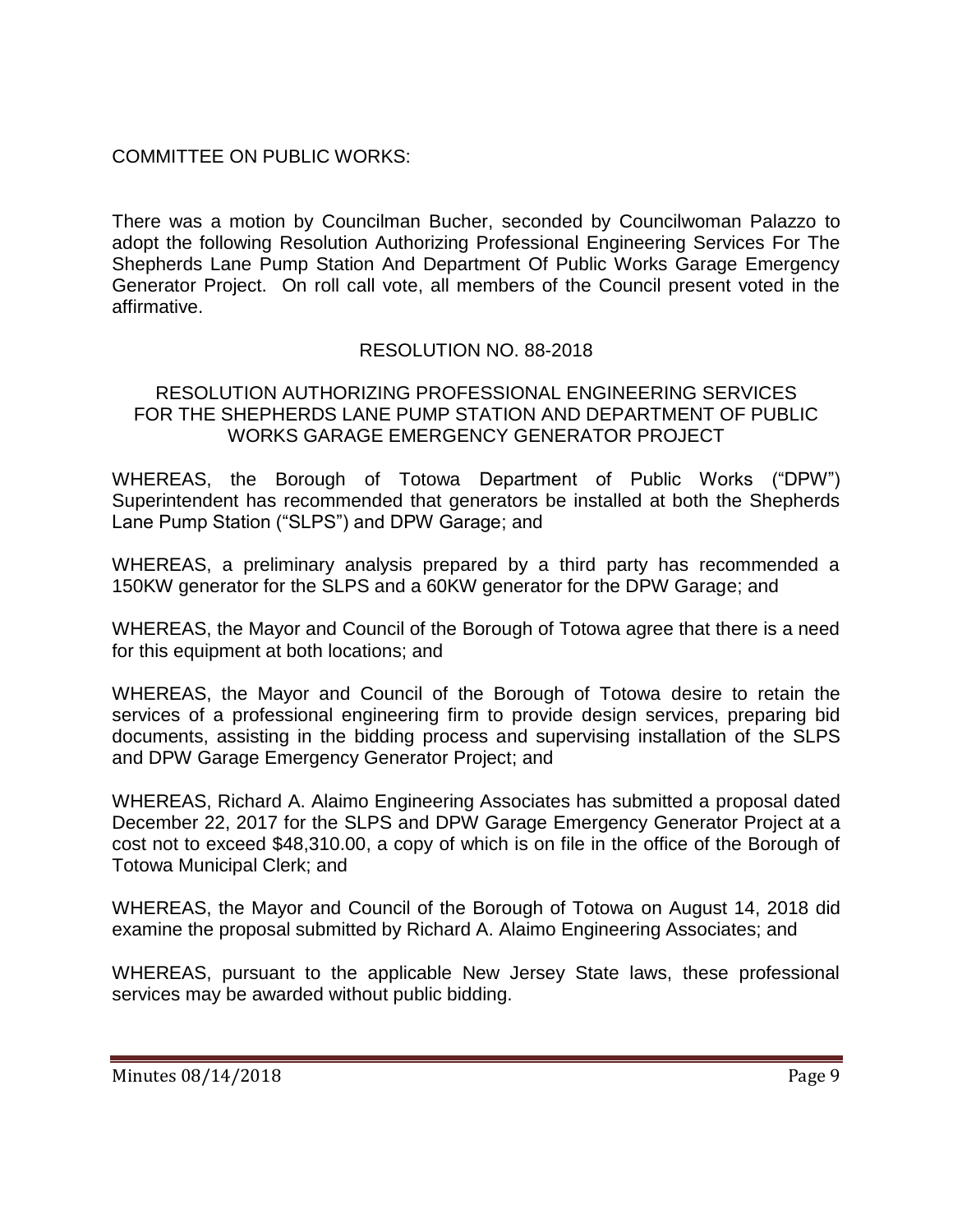NOW, THEREFORE, BE IT RESOLVED, that the Mayor and Council of the Borough of Totowa do hereby accept the proposal submitted by Richard A. Alaimo Engineering Associates for professional engineering services for the Shepherds Lane Pump Station and Department of Public Works Generator Project in the amount of \$48,310.00.

BE IT FURTHER RESOLVED, that the Mayor and Council of the Borough of Totowa do hereby authorize Richard A. Alaimo Engineering Associates to perform the professional services as set forth in their proposal.

BE IT FURTHER RESOLVED, that the Municipal Council of the Borough of Totowa does hereby authorize the Mayor, Municipal Clerk and Municipal Engineer to execute any and all necessary instruments relating thereto.

There was a motion by Councilman Bucher, seconded by Councilwoman Palazzo to approve Change Order No. 2 for a net increase of \$21,749.09 and Payment Estimate No. 2 (Final) in the amount of \$64,690.56 to Smith-Sondy Asphalt Construction Co., Inc. for the 2017 Road Program. On roll call vote, all members of the Council present voted in the affirmative.

Upon the recommendation of DPW Superintendent Jim Niland, there was a motion by Councilman Bucher, seconded by Councilwoman Palazzo to approve a grade increase for DPW Laborer Bernard Sivik from Grade 1-B to Grade 1-A. On roll call vote, all members of the Council present voted in the affirmative.

COMMITTEE ON ENGINEERING & PUBLIC PROPERTY:

There was a motion by Councilman Capo, seconded by Councilman Picarelli to adopt the following resolution authorizing the Mayor to execute the Statements of Consent— NJDEP Form WQM-003 on behalf of the Borough of Totowa for Sunset Ridge Development, LLC, 617 Preakness Avenue, Block 2, Lots 1, 2, 3 & 4 and Block 3, Lots 1, 1.01, 3, 6, 7 & 8. On roll call vote, all members of the Council present voted in the affirmative.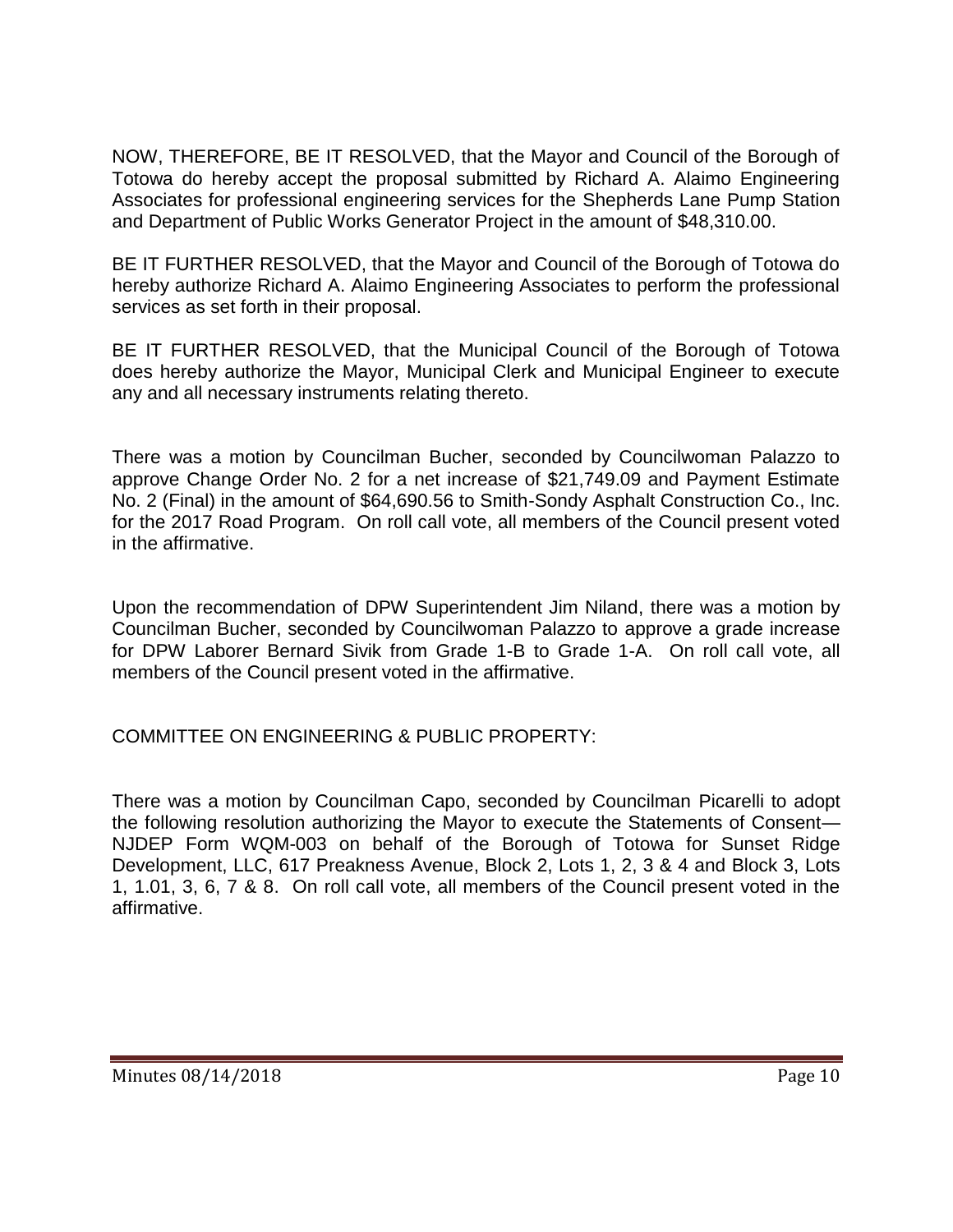# RESOLUTION NO. 89-2018

WHEREAS, Sunset Ridge Development, LLC, 617 Preakness Avenue, Totowa, New Jersey, 07512, Block 2, Lots 1, 2, 3 & 4 and Block 3, Lots 1, 1.01, 3, 6, 7 & 8 was granted Preliminary and Final Site Plan approval to construct a forty-eight (48) unit multi-family residential complex; and

WHEREAS, Sunset Ridge Development, LLC, is required to apply to the New Jersey Department of Environmental Protection (NJDEP) for a Treatment Works Approval (TWA) for a sewer extension permit to install new sanitary sewer main to service the residential complex; and

WHEREAS, the Treatment Works Approval (TWA) permit application has been reviewed and approved by the Borough Engineer.

NOW, THEREFORE, BE IT RESOLVED, by the Borough Council of the Borough of Totowa, County of Passaic, State of New Jersey that the Mayor of the Borough of Totowa be and is hereby authorized to execute the Statements of Consent – NJDEP Form WQM-003 on behalf of the Borough of Totowa.

There was a motion by Councilman Capo, seconded by Councilman Picarelli to authorize the Borough Attorney to prepare and the Borough Clerk to advertise for the receipt of bids for the Purchase and Delivery of Decorative Lamp Post Wreaths. On roll call vote, all members of the Council present voted in the affirmative.

There was a motion by Councilman Capo, seconded by Councilman Picarelli to adopt the following Resolution Authorizing The Purchase Of A StormTech Chamber System For The Parking Lot Project At 262 Totowa Road. On roll call vote, all members of the Council present voted in the affirmative.

# RESOLUTION NO. 90-2018

#### RESOLUTION AUTHORIZING THE PURCHASE OF A STORMTECH CHAMBER SYSTEM FOR THE PARKING LOT PROJECT AT 262 TOTOWA ROAD

WHEREAS, the Borough of Totowa Department of Public Works ("DPW") Superintendent has requested the purchase of a StormTech Chamber System for the Parking Lot Project at 262 Totowa Road; and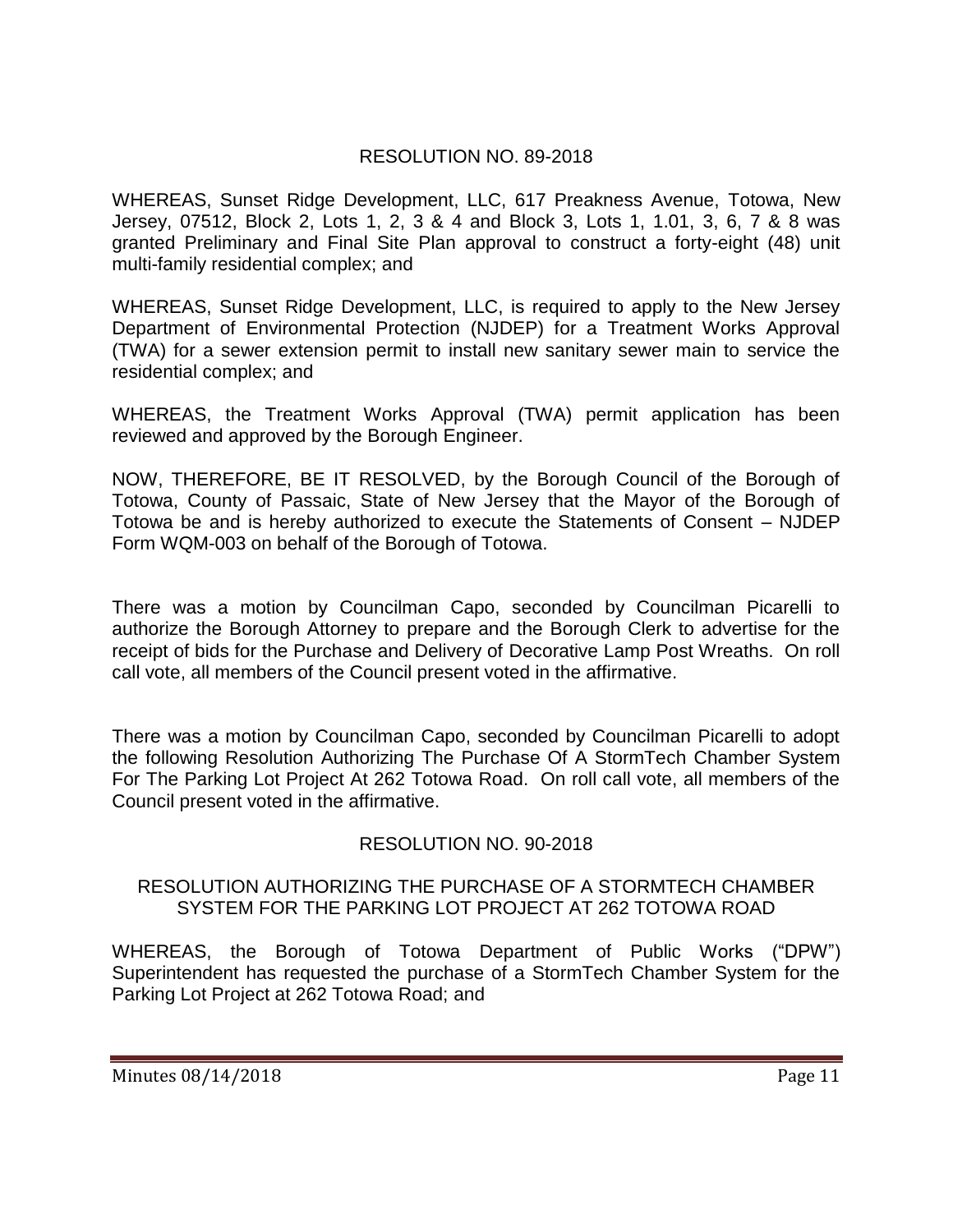WHEREAS, the Mayor and Council of the Borough of Totowa have determined that there is a need for this equipment in connection with the construction of the parking lot; and

WHEREAS, the Mayor and Council of the Borough of Totowa desire to authorize the purchase of the StormTech Chamber System; and

WHEREAS, the DPW Superintendent solicited quotes from companies authorized to sell and deliver the necessary StormTech Chamber System; and

WHEREAS, The Kennedy Companies, 20 Jackson Road, Totowa, New Jersey 07512 has submitted a proposal in the amount of \$9,660.75 for the purchase and delivery a StormTech Chamber System, a copy of which is on file in the office of the Borough of Totowa Municipal Clerk; and

WHEREAS, pursuant to the applicable New Jersey State laws, the purchase of this system may be authorized without public bidding.

NOW, THEREFORE, BE IT RESOLVED, that the Mayor and Council of the Borough of Totowa do hereby authorize the purchase and delivery of a StormTech Chamber System from The Kennedy Companies for the Parking Lot Project at 262 Totowa Road in the amount of \$9,660.75.

BE IT FURTHER RESOLVED, that the Mayor and Municipal Council of the Borough of Totowa do hereby authorize the Municipal Clerk and DPW Superintendent to execute any and all instruments relating thereto.

A letter was received from the Friends of the Totowa Public Library requesting permission to use the Municipal Parking Lot on Monday, October 1, 2018 for a bus trip to Li Greci's of Staten Island. There was a motion by Councilman Capo, seconded by Councilman Picarelli to grant permission. On roll call vote, all members of the Council present voted in the affirmative.

A letter was received from residents of Sandra Drive requesting permission to have a Block Party on Sandra Drive from #141 to #162 on Saturday, September 29, 2018. There was a motion by Councilman Capo, seconded by Councilman Picarelli to grant permission. On roll call vote, all members of the Council present voted in the affirmative.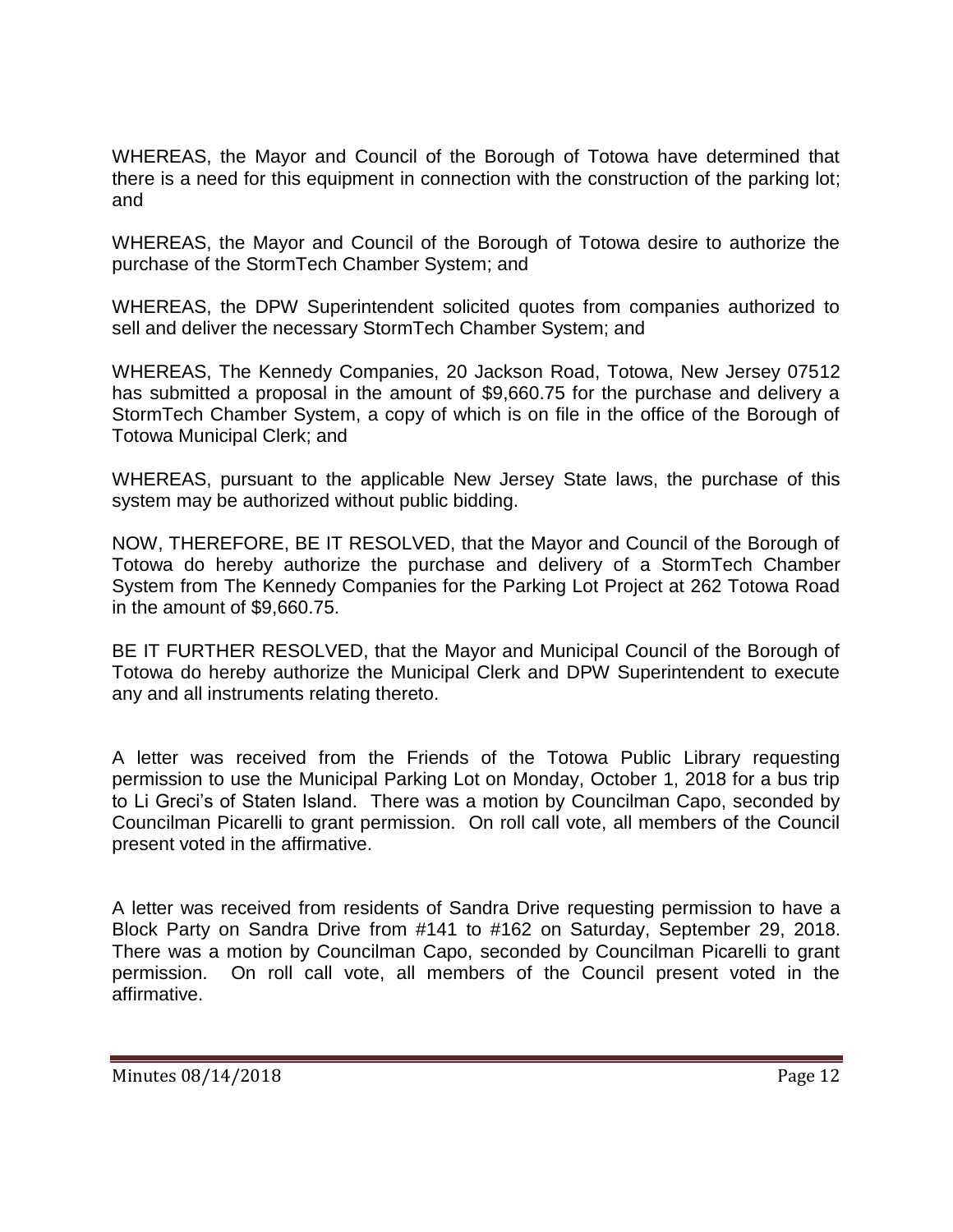# STREET CLOSING AUTHORIZED BY THE ACTING MAYOR

Under the authority vested in me as Acting Mayor of the Borough of Totowa, County of Passaic, State of New Jersey, by virtue of N.J.S.A. 40:67-16.9 and the Code of the Borough of Totowa Chapter No. 398-42, I, Acting Mayor Lou D'Angelo, do hereby order and direct that Sandra Drive from #141 to #162 be closed to vehicular traffic on Saturday, September 29, 2018. I further direct that proper signs and barriers be erected at #141 and #162 Sandra Drive and that the Totowa Police Department control and regulate, as well as enforce, this regulation.

# COMMITTEE ON LIAISON & INSPECTION:

There was a motion by Councilman Bucher, seconded by Councilwoman Palazzo to adopt the following Resolution Authorizing The Appointment Of An Affordable Housing Administrative Agent For The Borough Of Totowa. On roll call vote, all members of the Council present voted in the affirmative.

# RESOLUTION NO. 91-2018

### RESOLUTION AUTHORIZING THE APPOINTMENT OF AN AFFORDABLE HOUSING ADMINISTRATIVE AGENT FOR THE BOROUGH OF TOTOWA

WHEREAS, the Borough of Totowa has petitioned the Superior Court of New Jersey for a Declaratory Judgment that its adopted Housing Element and Fair Share Plan is compliant with its constitutional obligation to provide its fair share of the regional need for very-low, low, and moderate income housing; and

WHEREAS, the Borough of Totowa's adopted Housing Element and Fair Share Plan will result in the creation of housing units affordable to and intended for occupancy solely by qualified very-low, low, and moderate income households; and

WHEREAS, the Administrative Agent shall assist the Borough of Totowa with complying with the State of New Jersey's affordable housing regulations in the areas of income qualifications, affordable rents and sale prices and affirmative marketing plans; and

WHEREAS, these comprehensive Affordable Housing services may only be provided by an individual or firm that has been certified by the New Jersey Department of Community Affairs; and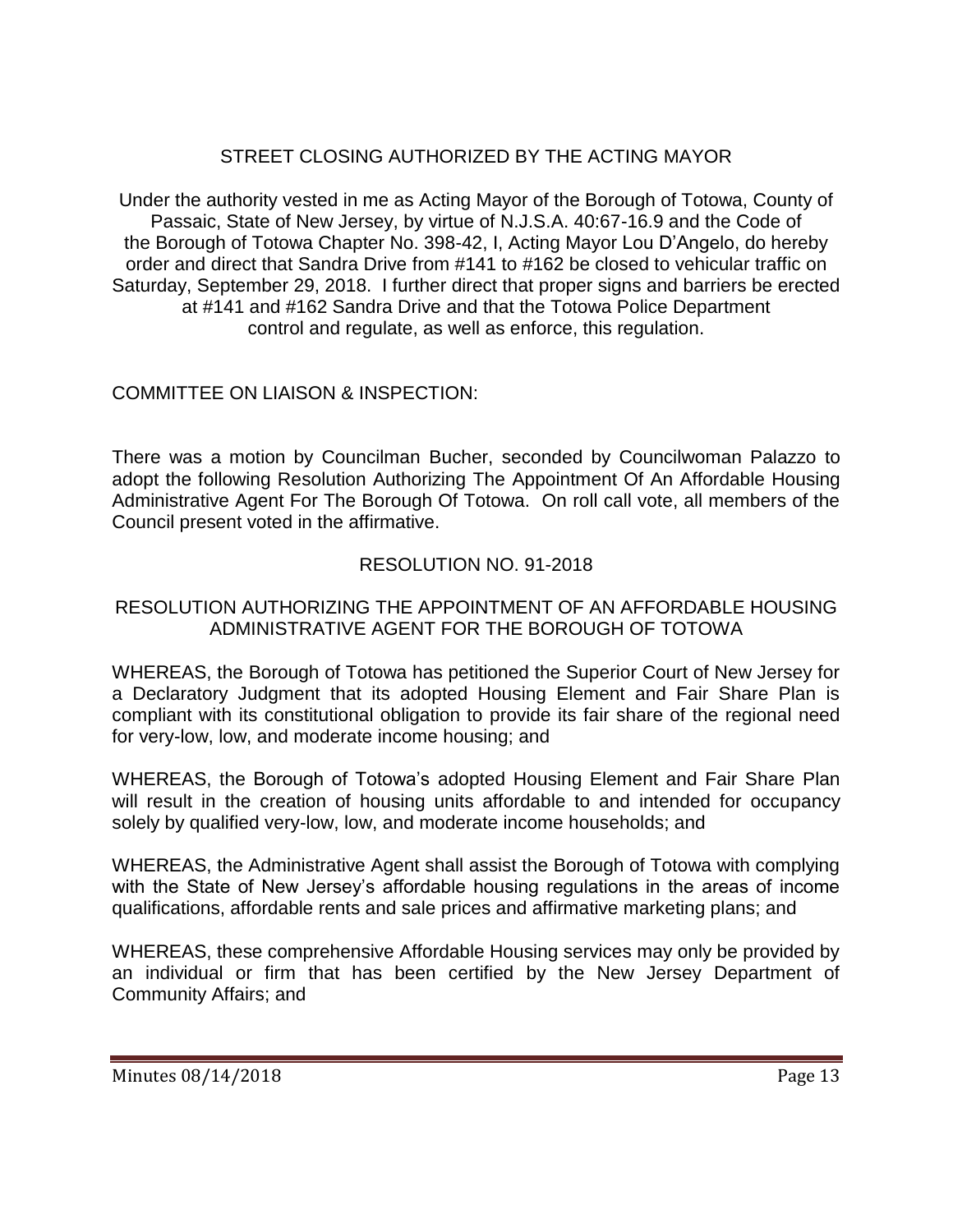WHEREAS, the Borough of Totowa solicited proposals from firms qualified to serve as the Affordable Housing Administrative Agent for the Borough of Totowa; and

WHEREAS, Community Grants, Planning & Housing, 101 Interchange Plaza, Suite 301, Cranbury, New Jersey 08512 has submitted a proposal dated July 27, 2018 to provide the required professional services, a copy of which is on file in the office of the Borough of Totowa Municipal Clerk; and

WHEREAS, the firm of Community Grants, Planning & Housing possesses the necessary experience and expertise to provide the professional administrative services; and

WHEREAS, for providing the required services, the Borough of Totowa will compensate Community Grants, Planning & Housing in accordance with the Fee Schedule set forth in their proposal; and

WHEREAS, the term of this contract shall be effective as of the date of this Resolution through December 31, 2018; and

NOW, THEREFORE, BE IT RESOLVED, that the Mayor and Council of the Borough of Totowa do hereby authorize the Borough of Totowa to enter into a contract with Community Grants, Planning & Housing to serve as the Affordable Housing Administrative Agent to the Borough of Totowa and provide professional services.

BE IT FURTHER RESOLVED, that the Municipal Council of the Borough of Totowa does hereby authorize the Mayor and Municipal Clerk to execute any and all necessary instruments relating thereto.

COMMITTEE ON LEGISLATION & ORDINANCES:

There was a motion by Councilwoman Palazzo, seconded by Councilman Picarelli to approve the Application For Social Affair Permit from the State Of New Jersey Division Of Alcoholic Beverage Control for the BPOE #2111 Passaic Valley Elks to be held on August 26, 2018 from 12:30 p.m. – 11:30 p.m. On roll call vote, all members of the Council present voted in the affirmative.